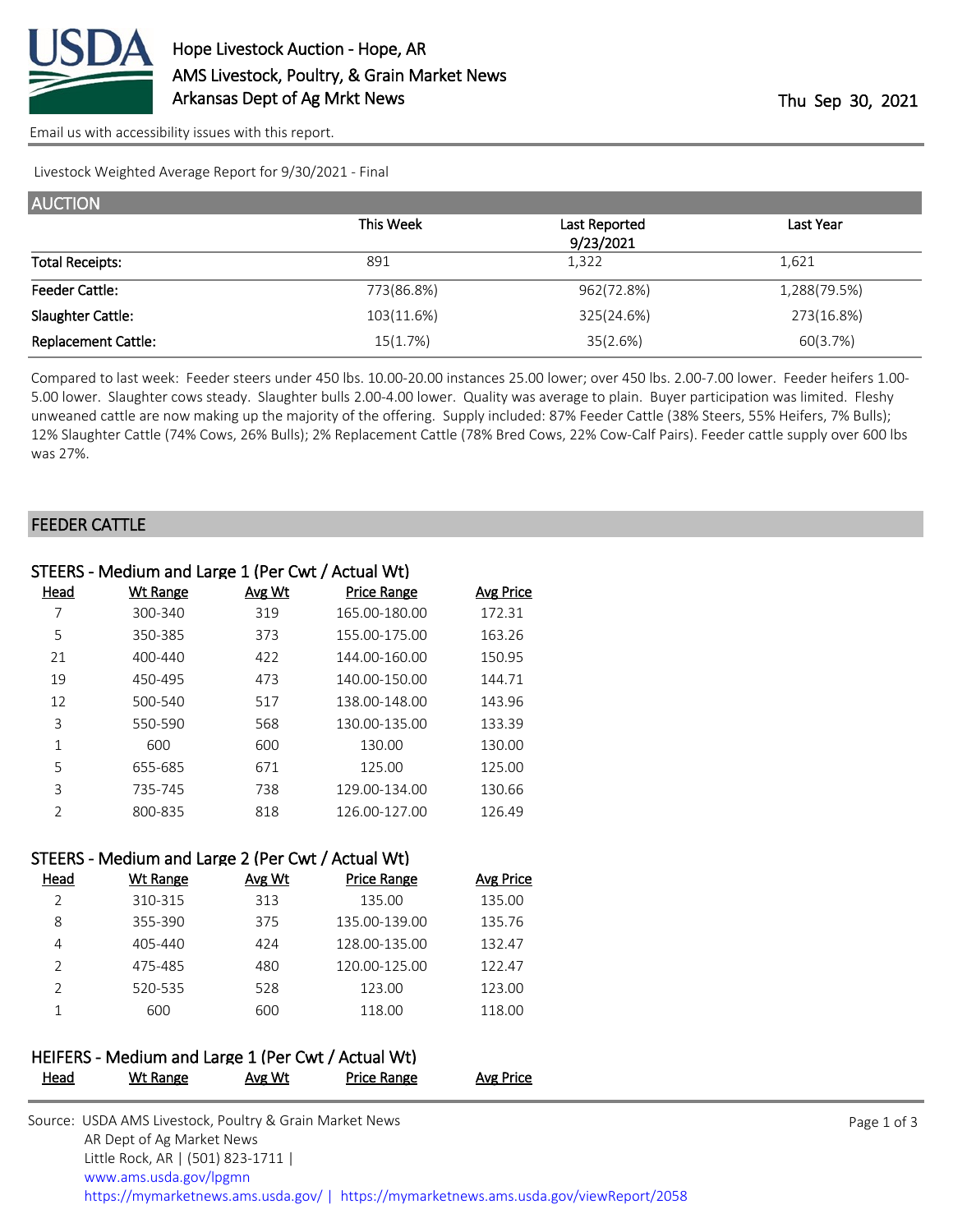

## Hope Livestock Auction - Hope, AR AMS Livestock, Poultry, & Grain Market News Arkansas Dept of Ag Mrkt News Thu Sep 30, 2021

[Email us with accessibility issues with this report.](mailto:mars@ams.usda.gov?subject=508%20issue)

| 9  | 300-335 | 314 | 140.00-160.00 | 149.11 |             |
|----|---------|-----|---------------|--------|-------------|
| 6  | 355-390 | 373 | 137.00-143.00 | 139.85 |             |
| 24 | 400-445 | 419 | 130.00-143.00 | 134.31 |             |
| 20 | 455-490 | 469 | 125.00-135.00 | 130.04 |             |
| 12 | 500-540 | 520 | 122.00-131.00 | 125.03 |             |
| 10 | 550-595 | 566 | 120.00-126.00 | 123.02 |             |
| 8  | 600-645 | 628 | 118.00-123.00 | 120.37 |             |
| 20 | 610-615 | 615 | 127.00-129.00 | 128.90 | Value Added |
| 2  | 660-675 | 668 | 118.00-120.00 | 118.99 |             |
| 7  | 655-695 | 663 | 125.00-127.00 | 126.28 | Value Added |
| 4  | 710-730 | 720 | 115.00-120.00 | 117.49 |             |
| 10 | 705-735 | 719 | 122.00-128.00 | 125.94 | Value Added |
| 1  | 800     | 800 | 100.00        | 100.00 |             |
| 1  | 865     | 865 | 100.00        | 100.00 |             |
| 1  | 885     | 885 | 115.00        | 115.00 | Value Added |
|    |         |     |               |        |             |

| HEIFERS - Medium and Large 2 (Per Cwt / Actual Wt) |          |        |               |                  |  |
|----------------------------------------------------|----------|--------|---------------|------------------|--|
| Head                                               | Wt Range | Avg Wt | Price Range   | <b>Avg Price</b> |  |
| $\mathcal{P}$                                      | 325-340  | 333    | 125.00        | 125.00           |  |
|                                                    | 370      | 370    | 118.00        | 118.00           |  |
| ⊇                                                  | 435-445  | 438    | 115.00-118.00 | 116.02           |  |

## BULLS - Medium and Large 1 (Per Cwt / Actual Wt)

| Head | Wt Range | Avg Wt | <b>Price Range</b> | <b>Avg Price</b> |
|------|----------|--------|--------------------|------------------|
| 6    | 455-485  | 468    | 130.00-139.00      | 135.15           |
| 4    | 505-535  | 519    | 120.00-127.00      | 123.48           |
| っ    | 575      | 575    | 120.00-122.00      | 121.00           |
|      | 635      | 635    | 118.00             | 118.00           |
| っ    | 650-655  | 653    | 105.00-110.00      | 107.49           |
| っ    | 700-725  | 717    | 100.00-110.00      | 103.26           |
|      |          |        |                    |                  |

455-480 468 111.00-115.00 112.95

## SLAUGHTER CATTLE

# COWS - Breaker 75-80% (Per Cwt / Actual Wt)

| Head | Wt Range                                  | Avg Wt | <b>Price Range</b> | <b>Avg Price</b> | <b>Dressing</b> |
|------|-------------------------------------------|--------|--------------------|------------------|-----------------|
|      | 1550                                      | 1550   | 55.00              | 55.00            | Average         |
|      |                                           |        |                    |                  |                 |
|      | COWS - Boner 80-85% (Per Cwt / Actual Wt) |        |                    |                  |                 |
| Head | Wt Range                                  | Avg Wt | <b>Price Range</b> | <b>Avg Price</b> | <b>Dressing</b> |
| 14   | 1060-1465                                 | 1241   | 49.00-58.00        | 53.29            | Average         |
| 6    | 1235-1605                                 | 1389   | 60.00-67.00        | 62.96            | High            |
| 6    | 1010-1100                                 | 1052   | 37.00-42.00        | 40.33            | Low             |
|      |                                           |        |                    |                  |                 |